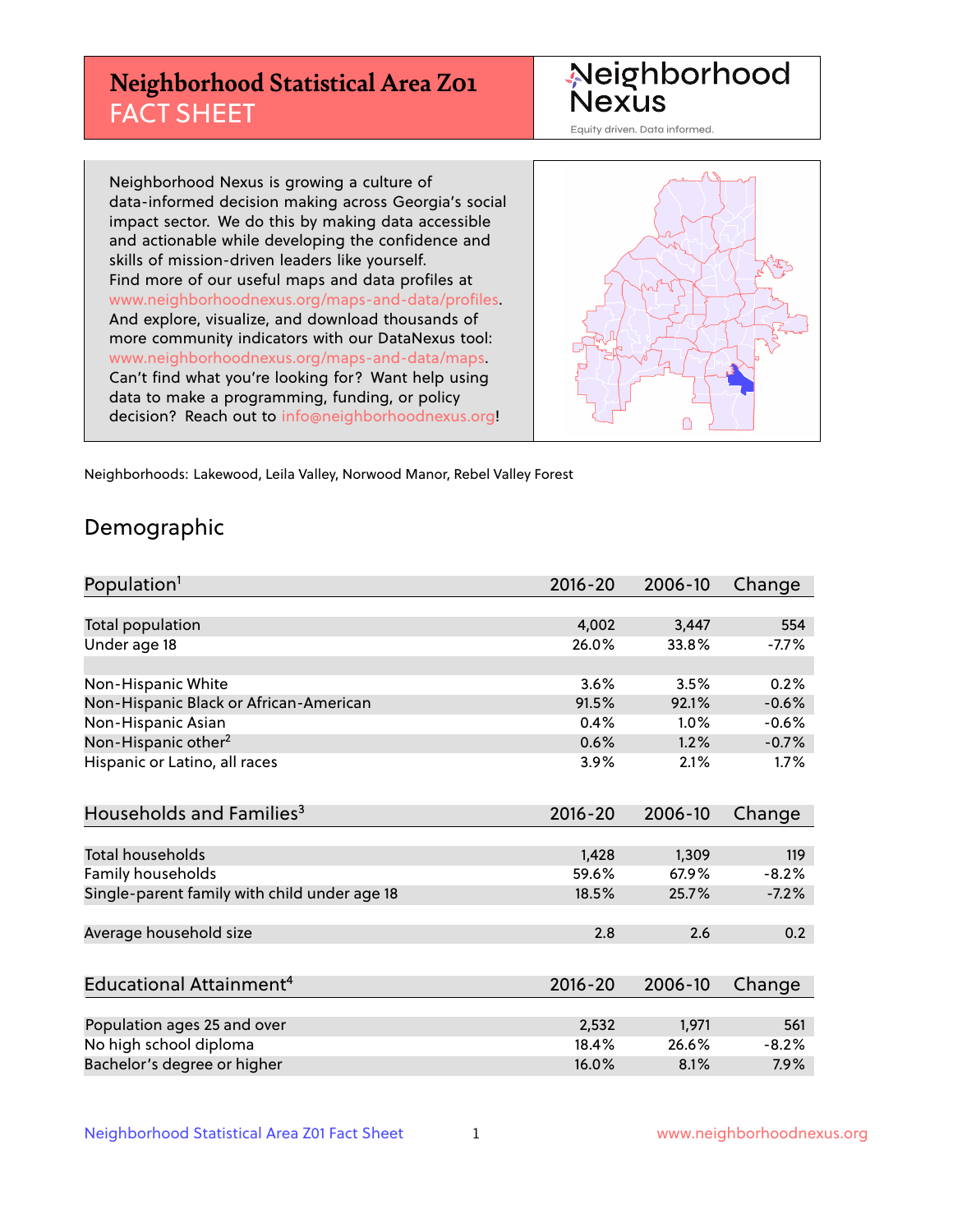## Change Measures, continued...

| Employment <sup>5</sup>                                                                               | $2016 - 20$    | 2006-10        | Change           |
|-------------------------------------------------------------------------------------------------------|----------------|----------------|------------------|
|                                                                                                       |                |                |                  |
| Total workers residing in Neighborhood Statistical Area                                               | 1,203<br>26.0% | 1,264<br>33.3% | $-61$<br>$-7.3%$ |
| Workers with earnings \$1250/month or less                                                            | 46.3%          | 56.3%          | $-10.0%$         |
| Workers with earnings \$1251/month to \$3333/month<br>Workers with earnings greater than \$3333/month | 27.7%          | 10.4%          | 17.3%            |
|                                                                                                       |                |                |                  |
| Total jobs located in Neighborhood Statistical Area                                                   | 609            | 537            | 72               |
| Jobs with earnings \$1250/month or less                                                               | 13.3%          | 16.4%          | $-3.1%$          |
| Jobs with earnings \$1251/month to \$3333/month                                                       | 35.3%          | 54.7%          | $-19.4%$         |
| Jobs with earnings greater than \$3333/month                                                          | 51.4%          | 28.9%          | 22.5%            |
|                                                                                                       |                |                |                  |
| Jobs/workers ratio                                                                                    | 0.5            | 0.4            | 0.1              |
|                                                                                                       |                |                |                  |
| Income and Poverty <sup>6</sup>                                                                       | $2016 - 20$    | 2006-10        | Change           |
|                                                                                                       |                |                |                  |
| Median household income                                                                               | \$33,199       | \$25,113       | \$8,087          |
|                                                                                                       |                |                |                  |
| Population for whom poverty status is determined                                                      | 3,999          | 3,426          | 573              |
| Population below poverty                                                                              | 25.5%          | 41.0%          | $-15.4%$         |
| Housing'                                                                                              | $2016 - 20$    | 2006-10        | Change           |
|                                                                                                       |                |                |                  |
| Total housing units                                                                                   | 1,740          | 1,793          | $-53$            |
| Occupied housing units                                                                                | 82.1%          | 73.0%          | 9.0%             |
| Vacant housing units                                                                                  | 17.9%          | 27.0%          | $-9.0%$          |
|                                                                                                       |                |                |                  |
| Occupied housing units                                                                                | 1,428          | 1,309          | 119              |
| Owner occupied housing units                                                                          | 46.2%          | 43.0%          | 3.1%             |
| Renter occupied housing units                                                                         | 53.8%          | 57.0%          | $-3.1%$          |
|                                                                                                       |                |                |                  |
| Access to a Vehicle <sup>8</sup>                                                                      | $2016 - 20$    | 2006-10        | Change           |
|                                                                                                       |                |                |                  |
| Occupied housing units                                                                                | 1,428          | 1,309          | 119              |
| No vehicle available                                                                                  | 17.2%          | 25.6%          | $-8.4%$          |
| Crime Rates, per 10,000 Population <sup>9</sup>                                                       | 2017-21        | 2012-16        | Change           |
|                                                                                                       |                |                |                  |
| All Part I crimes                                                                                     | 428.3          | 879.4          | $-451.1$         |
| Violent crime                                                                                         | 105.0          | 182.5          | $-77.5$          |
| Murder                                                                                                | 3.5            | 4.6            | $-1.1$           |
| Robbery                                                                                               | 26.5           | 63.9           | $-37.4$          |
| Aggravated assault                                                                                    | 75.0           | 114.0          | $-39.0$          |
| Property crime                                                                                        | 323.4          | 696.9          | $-373.5$         |
| <b>Burglary</b>                                                                                       | 105.5          | 275.7          | $-170.2$         |
| Larceny                                                                                               | 158.9          | 245.6          | $-86.7$          |
| Vehicle theft                                                                                         | 59.0           | 175.6          | $-116.6$         |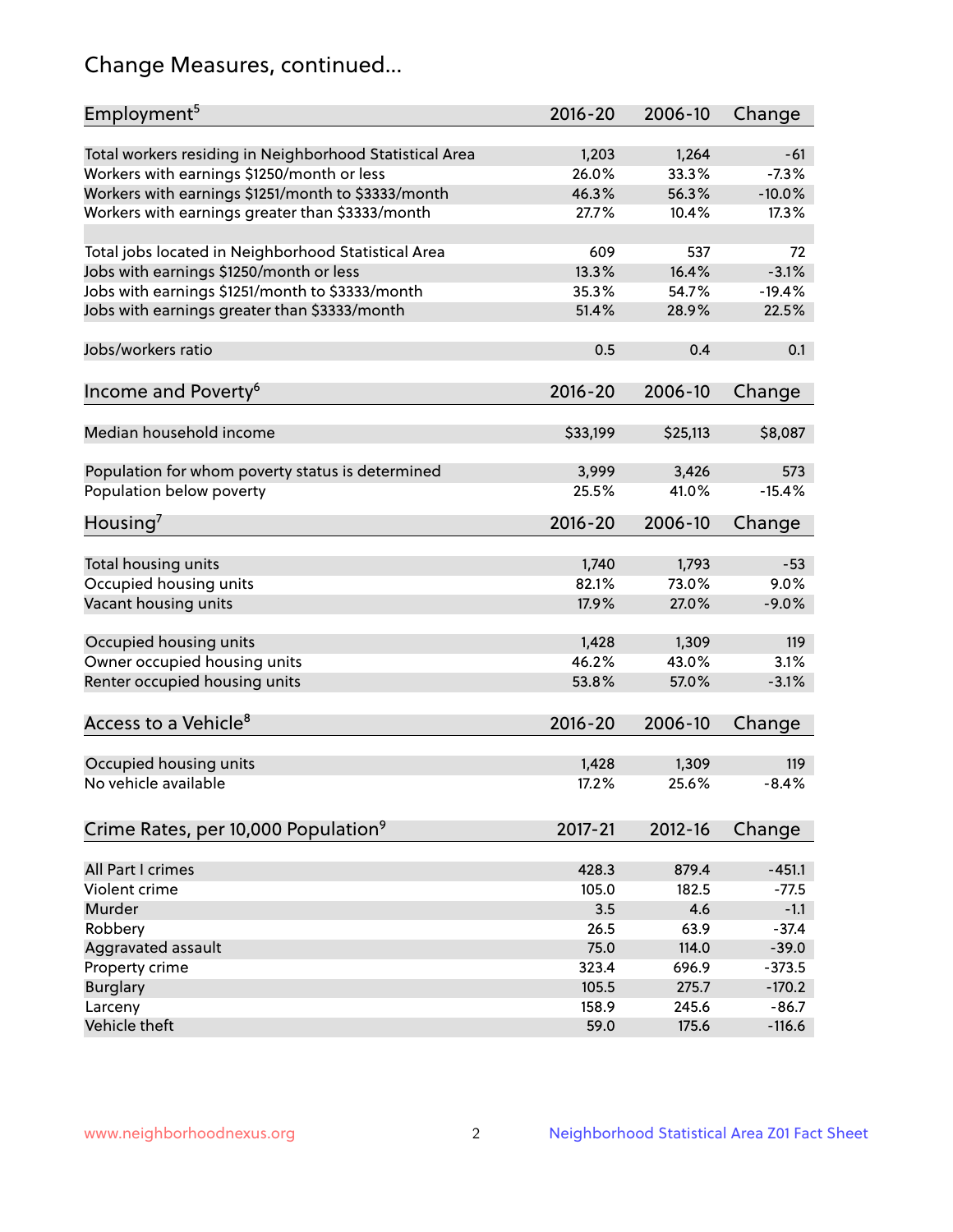## Current Data: Demographic

| Sex and Age, 2016-20 <sup>10</sup>                    | Estimate        | Margin of Error |
|-------------------------------------------------------|-----------------|-----------------|
| Total population                                      | 4,002           | $\pm$ 837       |
| Male                                                  | 39.2%           | $\pm$ 7.6%      |
| Female                                                | 60.8%           | $\pm$ 3.1%      |
| Under 5 years                                         | 9.3%            | $\pm 2.9\%$     |
| 5 to 9 years                                          | 7.9%            | $\pm$ 3.2%      |
| 10 to 14 years                                        | 7.0%            | $\pm$ 3.7%      |
| 15 to 19 years                                        | 4.6%            | $\pm 3.6\%$     |
| 20 to 24 years                                        | 8.0%            | $\pm$ 3.8%      |
| 25 to 34 years                                        | 18.2%           | $\pm$ 5.9%      |
| 35 to 44 years                                        | 8.6%            | $\pm$ 3.2%      |
| 45 to 54 years                                        | 8.9%            | $\pm 3.0\%$     |
| 55 to 59 years                                        | 6.4%            | $\pm$ 3.3%      |
| 60 to 64 years                                        | 7.4%            | $\pm$ 3.8%      |
| 65 to 74 years                                        | 7.6%            | $\pm 2.4\%$     |
| 75 to 84 years                                        | 3.0%            | $\pm1.8\%$      |
| 85 years and over                                     | 3.0%            | $\pm1.7\%$      |
| Median age (years)                                    | 31.9            | $\pm 1.4$       |
| Race and Ethnicity, 2016-20 <sup>11</sup>             | <b>Estimate</b> | Margin of Error |
| Total population                                      | 4,002           | $\pm$ 837       |
| Hispanic or Latino (of any race)                      | 3.9%            | ±4.4%           |
| Not Hispanic or Latino                                | 96.1%           | ±6.8%           |
| White alone                                           | 3.6%            | $\pm 2.1\%$     |
| Black or African American alone                       | 91.5%           | $\pm$ 9.4%      |
| American Indian and Alaska Native alone               | 0.0%            | $\pm$ 0.4%      |
| Asian alone                                           | 0.4%            | $\pm$ 0.7%      |
| Native Hawaiian and other Pacific Islander alone      | 0.0%            | $\pm$ 0.4%      |
| Some other race alone                                 | 0.0%            | $\pm$ 0.4%      |
| Two or more races                                     | 0.6%            | $\pm 2.3\%$     |
| U.S. Citizenship Status, 2016-20 <sup>12</sup>        | <b>Estimate</b> | Margin of Error |
| Foreign-born population                               | 115             | $\pm 100$       |
| Naturalized U.S. citizen                              | 50.7%           | $\pm$ 35.8%     |
| Not a U.S. citizen                                    | 49.3%           | $\pm$ 41.5%     |
| Citizen, Voting Age Population, 2016-20 <sup>13</sup> | <b>Estimate</b> | Margin of Error |
| Citizen, 18 and over population                       | 2,904           | $\pm$ 557       |
| Male                                                  | 34.0%           | $\pm$ 9.6%      |
| Female                                                | 66.0%           | $\pm$ 8.5%      |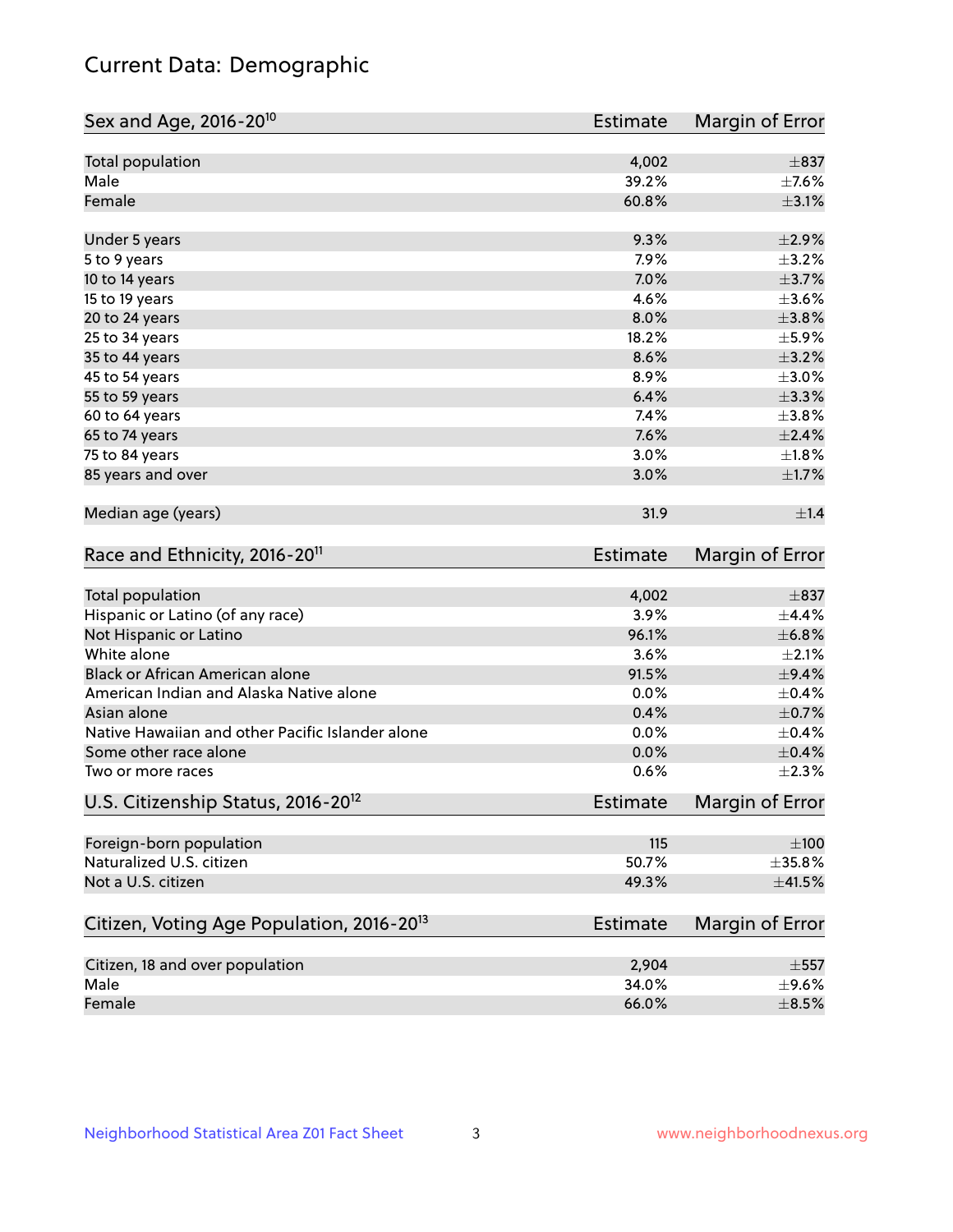## Current Data: Economic

| Income, 2016-20 <sup>14</sup>                           | Estimate | Margin of Error |
|---------------------------------------------------------|----------|-----------------|
|                                                         |          |                 |
| All households                                          | 1,428    | $\pm$ 243       |
| Less than \$10,000                                      | 13.7%    | $\pm$ 9.8%      |
| \$10,000 to \$14,999                                    | 7.0%     | $\pm 4.6\%$     |
| \$15,000 to \$24,999                                    | 19.1%    | $\pm$ 7.8%      |
| \$25,000 to \$34,999                                    | 11.4%    | $\pm$ 7.5%      |
| \$35,000 to \$49,999                                    | 18.4%    | $\pm$ 8.9%      |
| \$50,000 to \$74,999                                    | 15.9%    | $\pm$ 6.0%      |
| \$75,000 to \$99,999                                    | 6.7%     | $\pm 4.6\%$     |
| \$100,000 to \$149,999                                  | 6.3%     | $\pm$ 3.9%      |
| \$150,000 to \$199,999                                  | 0.7%     | $\pm 1.2\%$     |
| \$200,000 or more                                       | 0.7%     | ±1.4%           |
| Median household income (dollars)                       | \$33,199 | ±5,387          |
| Mean household income (dollars)                         | \$44,216 | ±2,554          |
| Households with earnings                                | 73.1%    | $\pm$ 5.0%      |
| Mean earnings (dollars)                                 | \$45,628 | ±4,807          |
| Households with Social Security                         | 33.0%    | $\pm$ 6.9%      |
| Mean Social Security income (dollars)                   | \$14,371 | $\pm 2,448$     |
| Households with retirement income                       | 15.3%    | $\pm$ 7.1%      |
| Mean retirement income (dollars)                        | \$21,337 | ±10,747         |
| Households with Supplemental Security Income            | 17.4%    | ±11.3%          |
| Mean Supplemental Security Income (dollars)             | \$12,666 | ± 6,238         |
| Households with cash public assistance income           | 3.3%     | $\pm$ 3.2%      |
| Mean cash public assistance income (dollars)            | \$1,125  | $\pm$ 1,249     |
| Households with Food Stamp/SNAP benefits in the past 12 | 40.4%    | ±12.9%          |
| months                                                  |          |                 |
|                                                         | 851      |                 |
| Family households                                       | 13.8%    | ±219            |
| Less than \$10,000                                      |          | $\pm$ 14.1%     |
| \$10,000 to \$14,999                                    | 6.9%     | $\pm$ 6.7%      |
| \$15,000 to \$24,999                                    | 16.7%    | $\pm$ 10.2%     |
| \$25,000 to \$34,999                                    | 12.1%    | $\pm$ 10.5%     |
| \$35,000 to \$49,999                                    | 18.2%    | $\pm$ 12.0%     |
| \$50,000 to \$74,999                                    | 16.3%    | $\pm$ 7.9%      |
| \$75,000 to \$99,999                                    | 9.1%     | $\pm$ 7.0%      |
| \$100,000 to \$149,999                                  | 5.9%     | ±4.3%           |
| \$150,000 to \$199,999                                  | 0.2%     | $\pm 1.5\%$     |
| \$200,000 or more                                       | 0.8%     | $\pm 2.1\%$     |
| Median family income (dollars)                          | \$35,322 | ±5,717          |
| Mean family income (dollars)                            | \$44,713 | ±3,587          |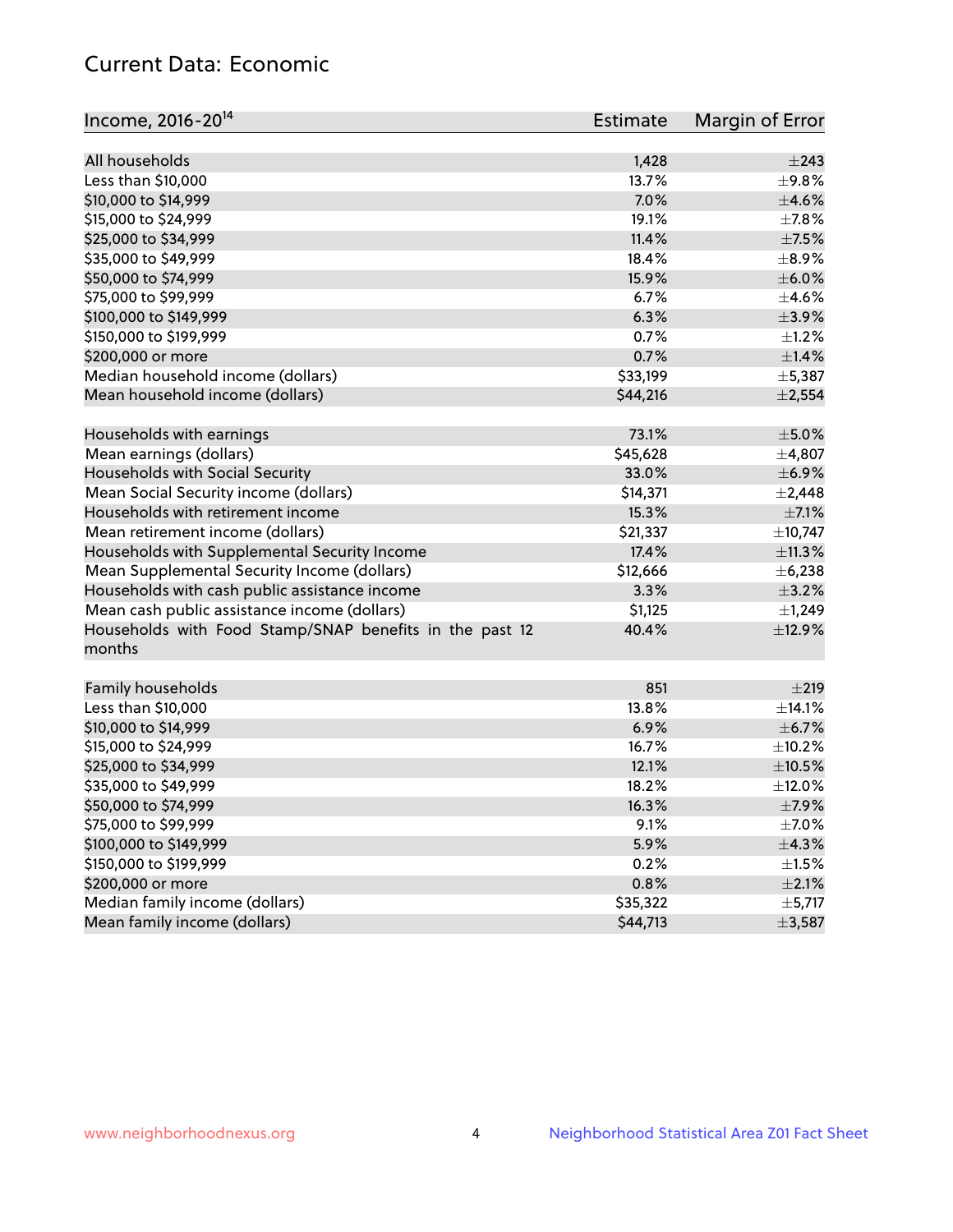## Current Data: Economic, continued...

| Income, 2016-20, continued <sup>15</sup>                              | <b>Estimate</b> | <b>Margin of Error</b> |
|-----------------------------------------------------------------------|-----------------|------------------------|
|                                                                       |                 |                        |
| Nonfamily households                                                  | 576             | $\pm$ 157              |
| Median nonfamily income (dollars)                                     | \$28,485        | ±8,977                 |
| Mean nonfamily income (dollars)                                       | \$42,474        | ±11,691                |
| Median earnings for workers (dollars)                                 | \$22,965        | $\pm$ 2,465            |
| Median earnings for male full-time, year-round workers<br>(dollars)   | \$35,388        | ±5,704                 |
| Median earnings for female full-time, year-round workers<br>(dollars) | \$35,124        | ±5,677                 |
| Per capita income (dollars)                                           | \$17,577        | ±4,918                 |
| Families Below Poverty Level, 2016-20 <sup>16</sup>                   | Estimate        | <b>Margin of Error</b> |
|                                                                       |                 |                        |
| <b>All Families</b>                                                   | 851             | $\pm 219$              |
| Percent below poverty                                                 | 31.0%           | ±16.0%                 |
| Families with related children under 18 years                         | 476             | $\pm$ 177              |
| Percent below poverty                                                 | 36.5%           | ±15.7%                 |
| Families with related children under 5 years only                     | 72              | $\pm$ 74               |
| Percent below poverty                                                 | 68.0%           | ±57.9%                 |
| Married couple families                                               | 232             | ±101                   |
| Percent below poverty                                                 | 8.1%            | ±9.7%                  |
| Married couple families with related children under 18 years          | 81              | $\pm$ 59               |
| Percent below poverty                                                 | 10.4%           | ±23.0%                 |
| Married couple families with related children under 5 years           | $\overline{2}$  | ±24                    |
| Percent below poverty                                                 | $0.0\%$         | $^+$                   |
| Families with female householder, no spouse present                   | 476             | $\pm$ 179              |
| Percent below poverty                                                 | 33.3%           | ±15.2%                 |
| Families with female householder, no spouse present with              | 358             | $\pm$ 162              |
| related children under 18 years                                       |                 |                        |
| Percent below poverty                                                 | 41.6%           | ±18.1%                 |
| Families with female householder, no spouse present with              | 70              | $\pm 66$               |
| related children under 5 years                                        |                 |                        |
| Percent below poverty                                                 | 70.0%           | ±57.3%                 |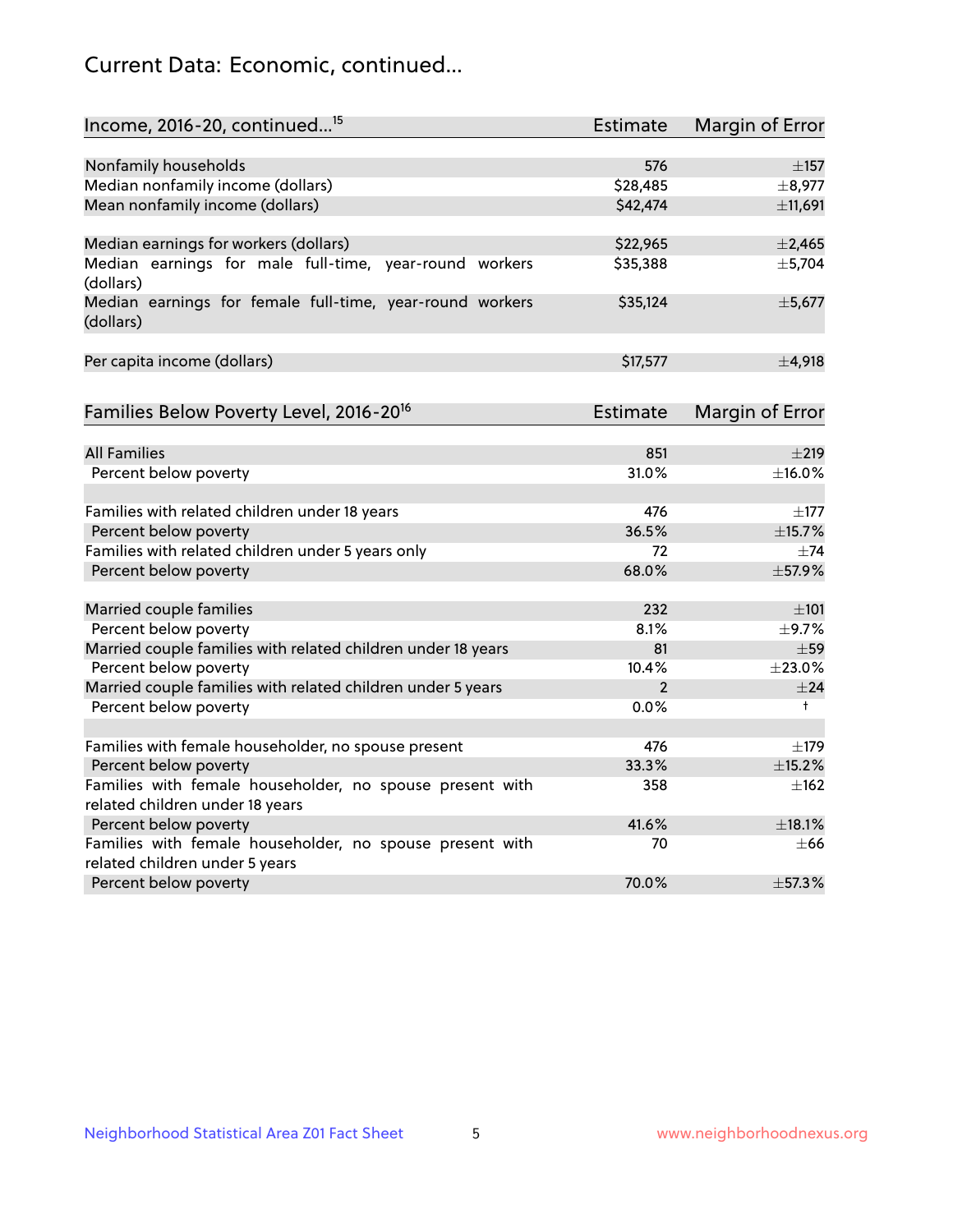## Current Data: Economic, continued...

| People Below Poverty Level, 2016-20 <sup>17</sup> | <b>Estimate</b> | Margin of Error |
|---------------------------------------------------|-----------------|-----------------|
|                                                   |                 |                 |
| Total population                                  | 3,999           | $\pm$ 837       |
| Percent below poverty                             | 25.5%           | $\pm$ 9.8%      |
| Population under 18 years                         | 1,042           | $\pm$ 306       |
| Percent below poverty                             | 38.1%           | ±14.5%          |
| Population 18 years and over                      | 2,957           | $\pm$ 508       |
| Percent below poverty                             | 21.1%           | $\pm$ 6.8%      |
| Population 18 to 64 years                         | 2,412           | $+484$          |
| Percent below poverty                             | 22.4%           | $\pm$ 7.9%      |
| Population 65 years and over                      | 546             | ±156            |
| Percent below poverty                             | 15.7%           | ±10.7%          |

| Poverty by Race/Ethnicity, 2016-20 <sup>18</sup> | <b>Estimate</b> |              |
|--------------------------------------------------|-----------------|--------------|
|                                                  |                 |              |
| Non-Hispanic White population                    | 146             | ±90          |
| Percent below poverty                            | 21.3%           | $\pm 27.5\%$ |
| <b>Black population</b>                          | 3,684           | $\pm$ 854    |
| Percent below poverty                            | 25.7%           | $\pm$ 10.3%  |
| Asian population                                 | 17              | $\pm 28$     |
| Percent below poverty                            | 0.0%            | $\pm$ 92.1%  |
| Hispanic or Latino population                    | 156             | $\pm$ 178    |
| Percent below poverty                            | 35.2%           | ±46.1%       |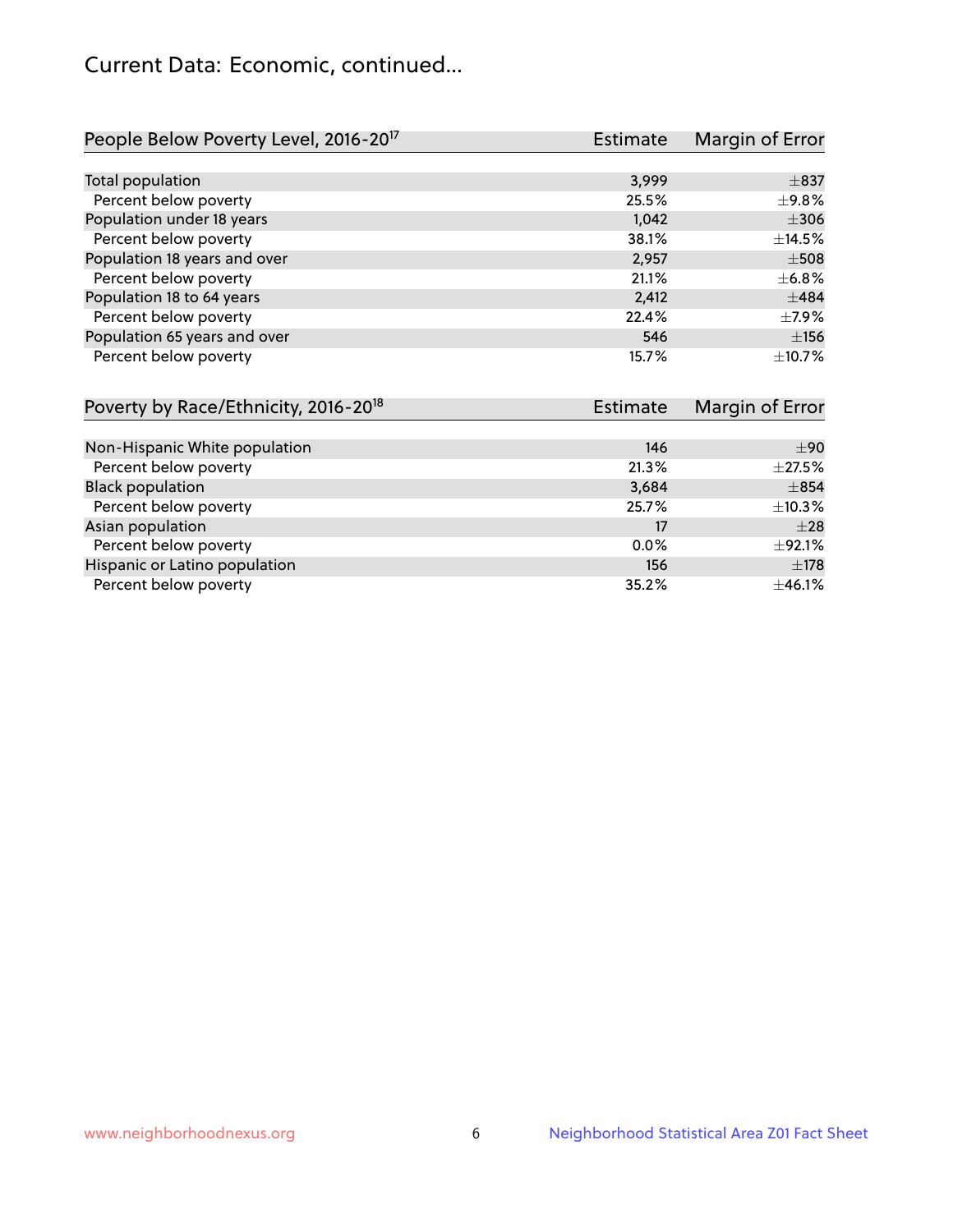# Current Data: Employment

| Employment Status, 2016-20 <sup>19</sup>                      | <b>Estimate</b> | Margin of Error |
|---------------------------------------------------------------|-----------------|-----------------|
|                                                               |                 |                 |
| Population 16 years and over                                  | 3,020           | $\pm 685$       |
| In labor force                                                | 59.9%           | ±18.4%          |
| Civilian labor force                                          | 59.8%           | $\pm$ 18.4%     |
| Employed                                                      | 49.1%           | $\pm1.4\%$      |
| Unemployed                                                    | 10.8%           | $\pm$ 5.7%      |
| <b>Armed Forces</b>                                           | 0.1%            | $\pm 2.4\%$     |
| Not in labor force                                            | 40.1%           | $\pm$ 5.7%      |
| Civilian labor force                                          | 1,807           | $\pm$ 373       |
| <b>Unemployment Rate</b>                                      | 18.0%           | $\pm$ 9.6%      |
| Females 16 years and over                                     | 1,970           | $\pm 455$       |
| In labor force                                                | 62.5%           | $\pm 8.0\%$     |
| Civilian labor force                                          | 62.4%           | $\pm 8.0\%$     |
| Employed                                                      | 50.4%           | $\pm$ 9.4%      |
|                                                               |                 |                 |
| Own children of the householder under 6 years                 | 376             | ±159            |
| All parents in family in labor force                          | 84.9%           | ±19.5%          |
|                                                               |                 |                 |
| Own children of the householder 6 to 17 years                 | 539             | $\pm$ 189       |
| All parents in family in labor force                          | 92.1%           | ±15.0%          |
|                                                               |                 |                 |
| Industry, 2016-20 <sup>20</sup>                               | <b>Estimate</b> | Margin of Error |
|                                                               |                 |                 |
| Civilian employed population 16 years and over                | 1,482           | $\pm$ 339       |
| Agriculture, forestry, fishing and hunting, and mining        | 0.0%            | $\pm 1.5\%$     |
| Construction                                                  | 5.2%            | $\pm 4.5\%$     |
| Manufacturing                                                 | 2.6%            | $\pm 2.8\%$     |
| Wholesale trade                                               | 0.4%            | $\pm1.6\%$      |
| Retail trade                                                  | 16.0%           | $\pm$ 10.8%     |
| Transportation and warehousing, and utilities                 | 11.2%           | $\pm$ 5.3%      |
| Information                                                   | 1.0%            | $\pm 2.1\%$     |
| Finance and insurance, and real estate and rental and leasing | 4.3%            | $\pm$ 3.7%      |
| Professional, scientific, and management, and administrative  | 14.3%           | $\pm$ 6.7%      |
| and waste management services                                 |                 |                 |
| Educational services, and health care and social assistance   | 21.7%           | ±9.3%           |
| Arts, entertainment, and recreation, and accommodation and    | 18.1%           | ±10.2%          |
| food services                                                 |                 |                 |
| Other services, except public administration                  | 1.5%            | $\pm 2.6\%$     |
| Public administration                                         | 3.8%            | $\pm$ 4.1%      |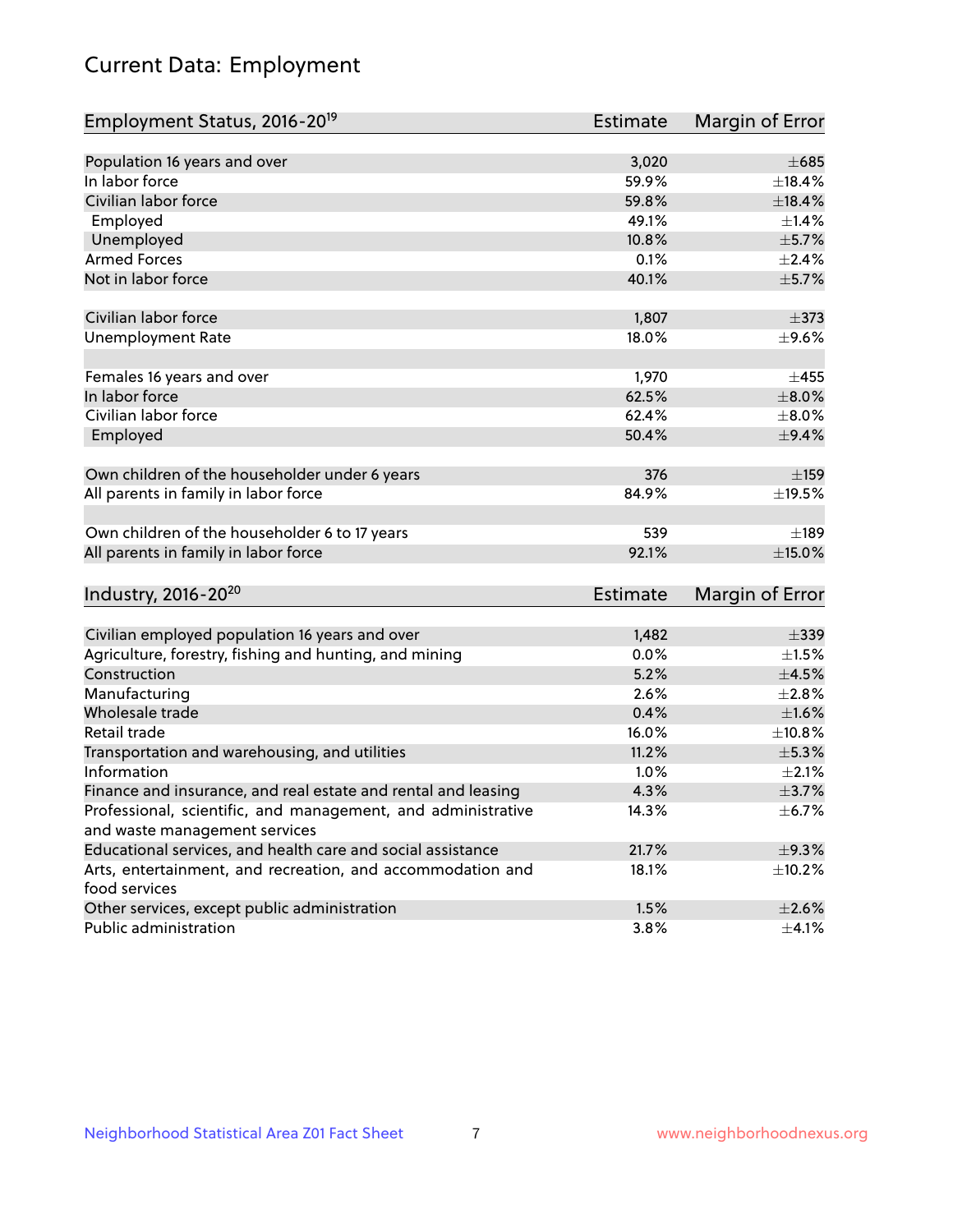# Current Data: Employment, continued...

| Occupation, 2016-20 <sup>21</sup>                                                                       | <b>Estimate</b> | Margin of Error |
|---------------------------------------------------------------------------------------------------------|-----------------|-----------------|
| Civilian employed population 16 years and over                                                          | 1,482           | $\pm$ 339       |
| Management, business, science, and arts occupations                                                     | 20.8%           | $\pm$ 7.5%      |
| Service occupations                                                                                     | 34.3%           | ±13.2%          |
| Sales and office occupations                                                                            | 26.5%           | ±11.3%          |
| Natural resources, construction, and maintenance occupations                                            | 5.1%            | $\pm 4.6\%$     |
| Production, transportation, and material moving occupations                                             | 13.4%           | $\pm$ 5.6%      |
| Class of Worker, 2016-20 <sup>22</sup>                                                                  | <b>Estimate</b> | Margin of Error |
| Civilian employed population 16 years and over                                                          | 1,482           | $\pm$ 339       |
| Private wage and salary workers                                                                         | 86.5%           | $\pm$ 6.5%      |
| Government workers                                                                                      | 11.1%           | ±6.3%           |
| Self-employed in own not incorporated business workers                                                  | 2.4%            | $\pm$ 3.1%      |
| Unpaid family workers                                                                                   | 0.0%            | $\pm 1.5\%$     |
| Job Flows, 2019 <sup>23</sup>                                                                           |                 | 2019            |
|                                                                                                         |                 |                 |
| Total Jobs in Neighborhood Statistical Area                                                             |                 | 609             |
| Held by residents of Neighborhood Statistical Area                                                      |                 | 0.7%            |
| Held by non-residents of Neighborhood Statistical Area                                                  |                 | 99.3%           |
| Jobs by Industry Sector, 2019 <sup>24</sup>                                                             |                 | 2019            |
| Total Jobs in Neighborhood Statistical Area                                                             |                 | 609             |
| <b>Goods Producing sectors</b>                                                                          |                 | 41.9%           |
| Trade, Transportation, and Utilities sectors                                                            |                 | 31.2%           |
| All Other Services sectors                                                                              |                 | 26.9%           |
| Total Jobs in Neighborhood Statistical<br>held<br>by<br>Area<br>Neighborhood Statistical Area residents |                 | 4               |
| <b>Goods Producing sectors</b>                                                                          |                 | 75.0%           |
| Trade, Transportation, and Utilities sectors                                                            |                 | 25.0%           |
| All Other Services sectors                                                                              |                 | 0.0%            |
| Jobs by Earnings, 2019 <sup>25</sup>                                                                    |                 | 2019            |
| Total Jobs in Neighborhood Statistical Area                                                             |                 | 609             |
| Jobs with earnings \$1250/month or less                                                                 |                 | 13.3%           |
| Jobs with earnings \$1251/month to \$3333/month                                                         |                 | 35.3%           |
| Jobs with earnings greater than \$3333/month                                                            |                 | 51.4%           |
| Neighborhood Statistical<br>Jobs<br>in<br>held<br>by<br>Total<br>Area                                   |                 | 4               |
| Neighborhood Statistical Area residents                                                                 |                 |                 |
| Jobs with earnings \$1250/month or less                                                                 |                 | 0.0%            |
| Jobs with earnings \$1251/month to \$3333/month                                                         |                 | 50.0%           |
| Jobs with earnings greater than \$3333/month                                                            |                 | 50.0%           |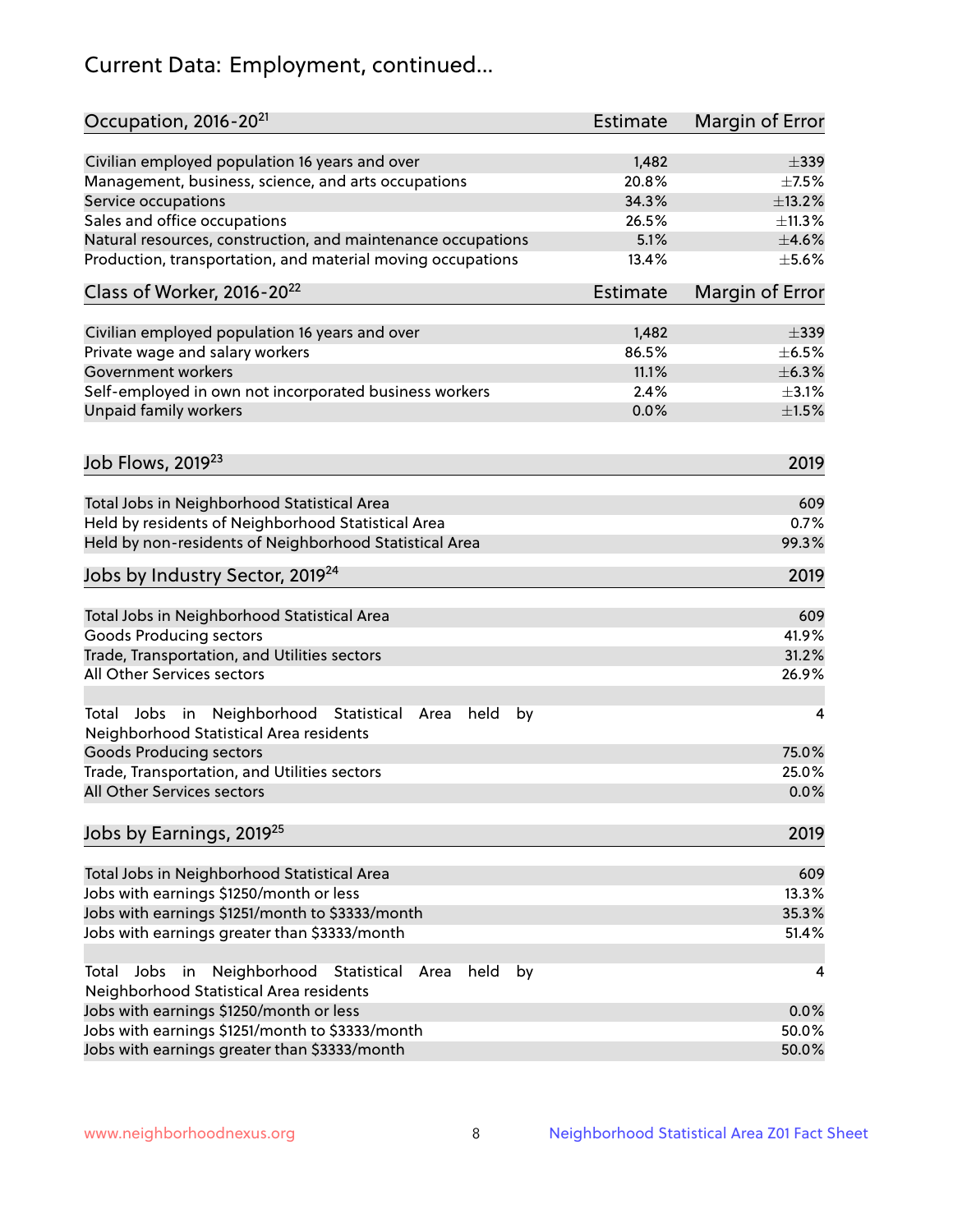## Current Data: Employment, continued...

| Jobs by Age of Worker, 2019 <sup>26</sup>                                                      | 2019  |
|------------------------------------------------------------------------------------------------|-------|
|                                                                                                |       |
| Total Jobs in Neighborhood Statistical Area                                                    | 609   |
| Jobs with workers age 29 or younger                                                            | 20.0% |
| Jobs with workers age 30 to 54                                                                 | 63.2% |
| Jobs with workers age 55 or older                                                              | 16.7% |
|                                                                                                |       |
| Total Jobs in Neighborhood Statistical Area held by<br>Neighborhood Statistical Area residents | 4     |
| Jobs with workers age 29 or younger                                                            | 25.0% |
| Jobs with workers age 30 to 54                                                                 | 25.0% |
| Jobs with workers age 55 or older                                                              | 50.0% |

### Current Data: Education

| School Enrollment, 2016-20 <sup>27</sup>       | <b>Estimate</b> | Margin of Error |
|------------------------------------------------|-----------------|-----------------|
|                                                |                 |                 |
| Population 3 years and over enrolled in school | 940             | $\pm$ 304       |
| Nursery school, preschool                      | 9.6%            | $+5.9%$         |
| Kindergarten                                   | 4.8%            | $\pm$ 7.1%      |
| Elementary school (grades 1-8)                 | 52.6%           | $\pm$ 9.6%      |
| High school (grades 9-12)                      | 15.3%           | $\pm$ 12.5%     |
| College or graduate school                     | 17.7%           | ±12.4%          |

| Educational Attainment, 2016-20 <sup>28</sup> | <b>Estimate</b> | Margin of Error |
|-----------------------------------------------|-----------------|-----------------|
|                                               |                 |                 |
| Population 25 years and over                  | 2,532           | $\pm$ 544       |
| Less than 9th grade                           | 5.4%            | $\pm$ 3.3%      |
| 9th to 12th grade, no diploma                 | 13.0%           | $\pm$ 4.5%      |
| High school graduate (includes equivalency)   | 35.3%           | $+11.2%$        |
| Some college, no degree                       | 24.0%           | $\pm$ 5.6%      |
| Associate's degree                            | 6.3%            | $\pm 3.6\%$     |
| Bachelor's degree                             | 11.4%           | $\pm$ 5.0%      |
| Graduate or professional degree               | 4.6%            | $\pm$ 5.5%      |
|                                               |                 |                 |
| Percent high school graduate or higher        | 81.6%           | $\pm$ 3.3%      |
| Percent bachelor's degree or higher           | 16.0%           | $\pm$ 7.1%      |
|                                               |                 |                 |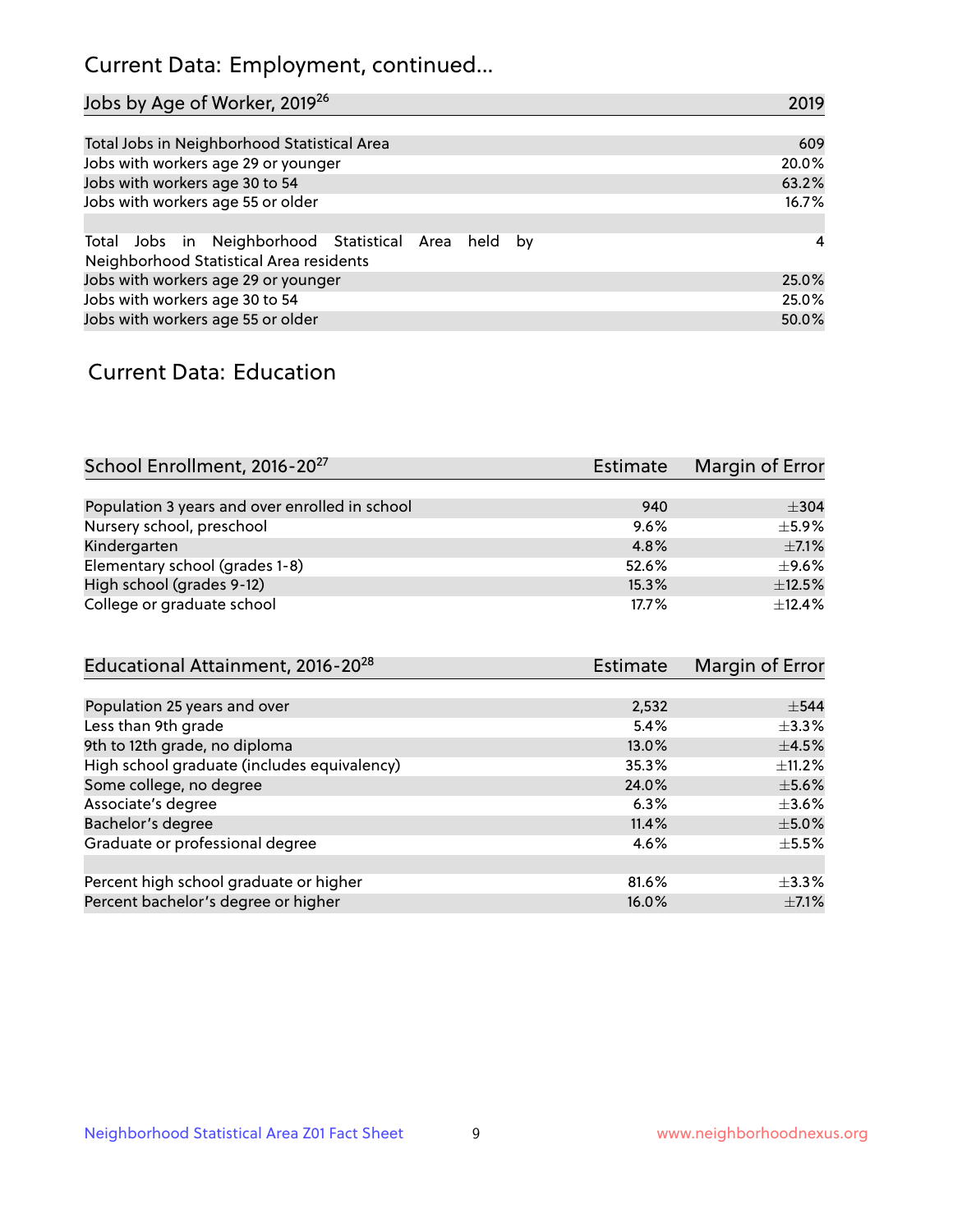## Current Data: Housing

| Households by Type, 2016-20 <sup>29</sup>            | Estimate        | Margin of Error |
|------------------------------------------------------|-----------------|-----------------|
|                                                      |                 |                 |
| <b>Total households</b>                              | 1,428           | $\pm 243$       |
| Family households (families)                         | 59.6%           | $\pm$ 11.5%     |
| With own children under 18 years                     | 23.0%           | $\pm$ 8.4%      |
| Married-couple family                                | 16.3%           | $\pm$ 6.4%      |
| With own children of the householder under 18 years  | 3.9%            | $\pm$ 3.2%      |
| Male householder, no spouse present, family          | 10.0%           | $\pm$ 8.8%      |
| With own children of the householder under 18 years  | 1.3%            | $\pm$ 1.8%      |
| Female householder, no spouse present, family        | 33.3%           | $\pm$ 10.1%     |
| With own children of the householder under 18 years  | 17.8%           | $\pm$ 7.9%      |
| Nonfamily households                                 | 40.4%           | $\pm$ 8.5%      |
| Householder living alone                             | 33.9%           | $\pm$ 8.5%      |
| 65 years and over                                    | 10.1%           | $\pm$ 4.6%      |
|                                                      |                 |                 |
| Households with one or more people under 18 years    | 33.3%           | $\pm$ 9.5%      |
| Households with one or more people 65 years and over | 29.0%           | $\pm$ 6.0%      |
|                                                      |                 |                 |
| Average household size                               | 2.80            | $\pm$ 0.34      |
| Average family size                                  | 3.83            | $\pm$ 0.39      |
| Housing Occupancy, 2016-20 <sup>30</sup>             | <b>Estimate</b> | Margin of Error |
|                                                      |                 |                 |
| Total housing units                                  | 1,740           | $\pm 227$       |
| Occupied housing units                               | 82.1%           | $\pm$ 9.0%      |
| Vacant housing units                                 | 17.9%           | $\pm$ 6.2%      |
| Homeowner vacancy rate                               | 2.1             | $\pm$ 4.5       |
| Rental vacancy rate                                  | 9.7             | $\pm$ 7.5       |
| Units in Structure, 2016-20 <sup>31</sup>            | <b>Estimate</b> | Margin of Error |
|                                                      |                 |                 |
| Total housing units                                  | 1,740           | $\pm 227$       |
| 1-unit, detached                                     | 70.4%           | $\pm$ 5.0%      |
| 1-unit, attached                                     | 3.7%            | ±3.3%           |
| 2 units                                              | 0.5%            | $\pm1.5\%$      |
| 3 or 4 units                                         | 3.8%            | ±3.3%           |
| 5 to 9 units                                         | 7.7%            | $\pm$ 7.7%      |
| 10 to 19 units                                       | 7.4%            | $\pm$ 5.0%      |
| 20 or more units                                     | 2.7%            | $\pm 2.9\%$     |
| Mobile home                                          | 3.7%            | $\pm 3.6\%$     |
| Boat, RV, van, etc.                                  | 0.0%            | $\pm$ 0.9%      |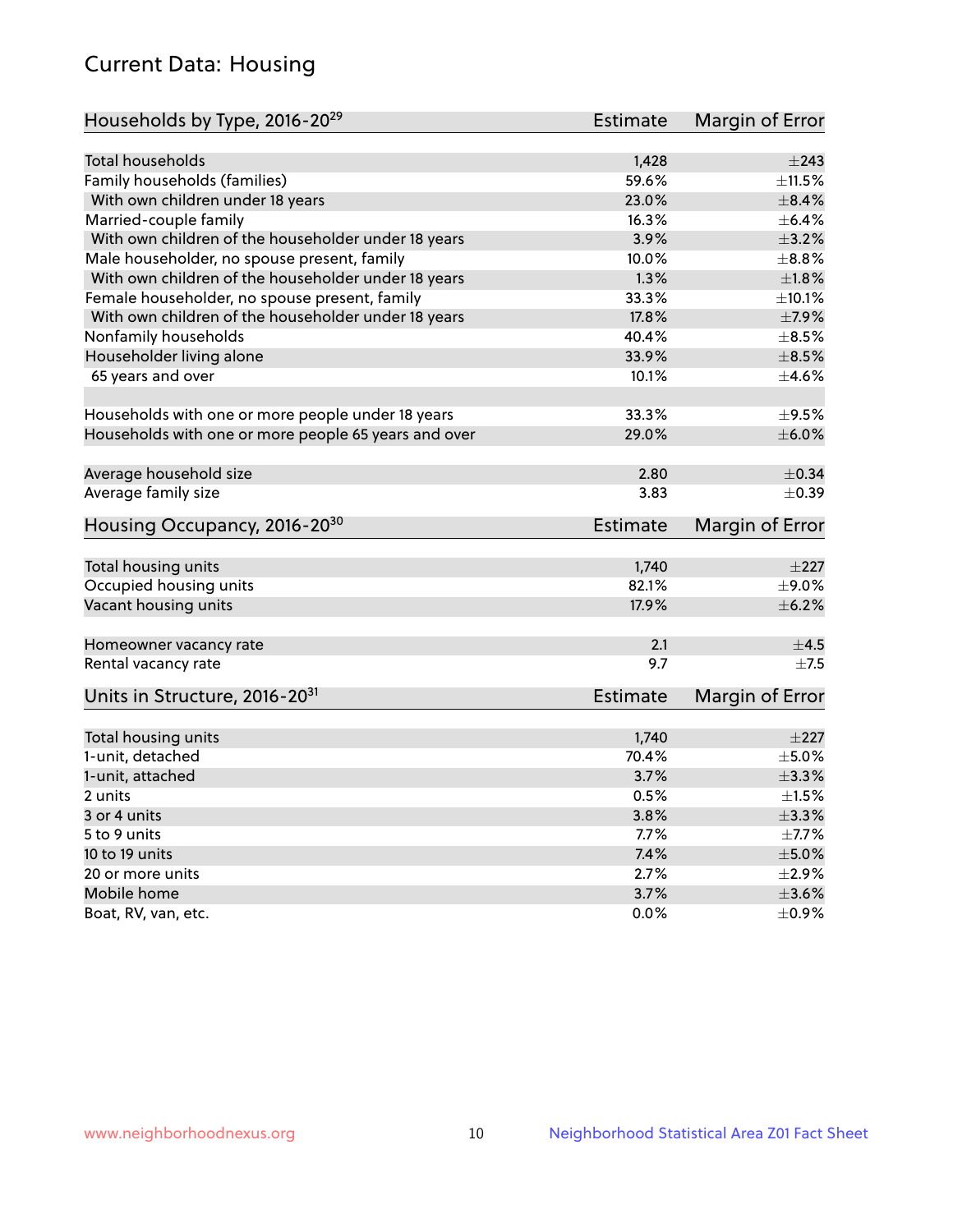## Current Data: Housing, continued...

| Year Structure Built, 2016-20 <sup>32</sup>    | <b>Estimate</b> | Margin of Error          |
|------------------------------------------------|-----------------|--------------------------|
| Total housing units                            | 1,740           | $\pm 227$                |
| Built 2014 or later                            | 1.6%            | $\pm 2.2\%$              |
| Built 2010 to 2013                             | 1.5%            | $\pm 2.6\%$              |
| Built 2000 to 2009                             | 22.3%           | ±7.8%                    |
| Built 1990 to 1999                             | 2.3%            | $\pm 2.4\%$              |
| Built 1980 to 1989                             | 2.5%            | $\pm 3.6\%$              |
| Built 1970 to 1979                             | 13.1%           | $\pm$ 7.9%               |
| Built 1960 to 1969                             | 20.8%           | $\pm$ 6.4%               |
| Built 1950 to 1959                             | 27.5%           | $\pm$ 7.9%               |
| Built 1940 to 1949                             | 5.3%            | $\pm 3.6\%$              |
| Built 1939 or earlier                          | 3.2%            | $\pm 2.8\%$              |
| Housing Tenure, 2016-2033                      | <b>Estimate</b> | Margin of Error          |
|                                                | 1,428           | $\pm 243$                |
| Occupied housing units<br>Owner-occupied       | 46.2%           | $\pm$ 6.5%               |
|                                                | 53.8%           | ±12.3%                   |
| Renter-occupied                                |                 |                          |
| Average household size of owner-occupied unit  | 2.40            | $\pm$ 0.40               |
| Average household size of renter-occupied unit | 3.14            | $\pm$ 0.54               |
| Residence 1 Year Ago, 2016-20 <sup>34</sup>    | <b>Estimate</b> | Margin of Error          |
| Population 1 year and over                     | 3,943           | $\pm$ 833                |
| Same house                                     | 87.2%           | ±9.0%                    |
| Different house in the U.S.                    | 12.5%           | $\pm$ 7.9%               |
| Same county                                    | 8.9%            | ±6.7%                    |
| Different county                               | 3.6%            | $\pm$ 4.6%               |
| Same state                                     | 3.5%            | $\pm 4.6\%$              |
| Different state                                | 0.1%            | $\pm$ 0.7%               |
| Abroad                                         | 0.3%            | $\pm$ 0.5%               |
| Value of Housing Unit, 2016-20 <sup>35</sup>   | <b>Estimate</b> | Margin of Error          |
|                                                | 659             | ±146                     |
| Owner-occupied units                           | 17.2%           |                          |
| Less than \$50,000                             | 27.0%           | ±10.8%                   |
| \$50,000 to \$99,999<br>\$100,000 to \$149,999 | 28.9%           | $\pm$ 10.9%              |
| \$150,000 to \$199,999                         |                 | $\pm$ 11.1%              |
| \$200,000 to \$299,999                         | 8.6%<br>11.8%   | $\pm$ 7.4%<br>$\pm$ 8.9% |
| \$300,000 to \$499,999                         | 3.1%            |                          |
|                                                |                 | $\pm$ 7.5%               |
| \$500,000 to \$999,999<br>\$1,000,000 or more  | 2.2%<br>1.3%    | $\pm$ 4.2%<br>$\pm$ 5.5% |
|                                                |                 |                          |
| Mortgage Status, 2016-20 <sup>36</sup>         | <b>Estimate</b> | Margin of Error          |
| Owner-occupied units                           | 659             | $\pm$ 146                |
| Housing units with a mortgage                  | 45.4%           | $\pm$ 12.1%              |
| Housing units without a mortgage               | 54.6%           | ±12.3%                   |

Neighborhood Statistical Area Z01 Fact Sheet 11 11 www.neighborhoodnexus.org

Housing units without a mortgage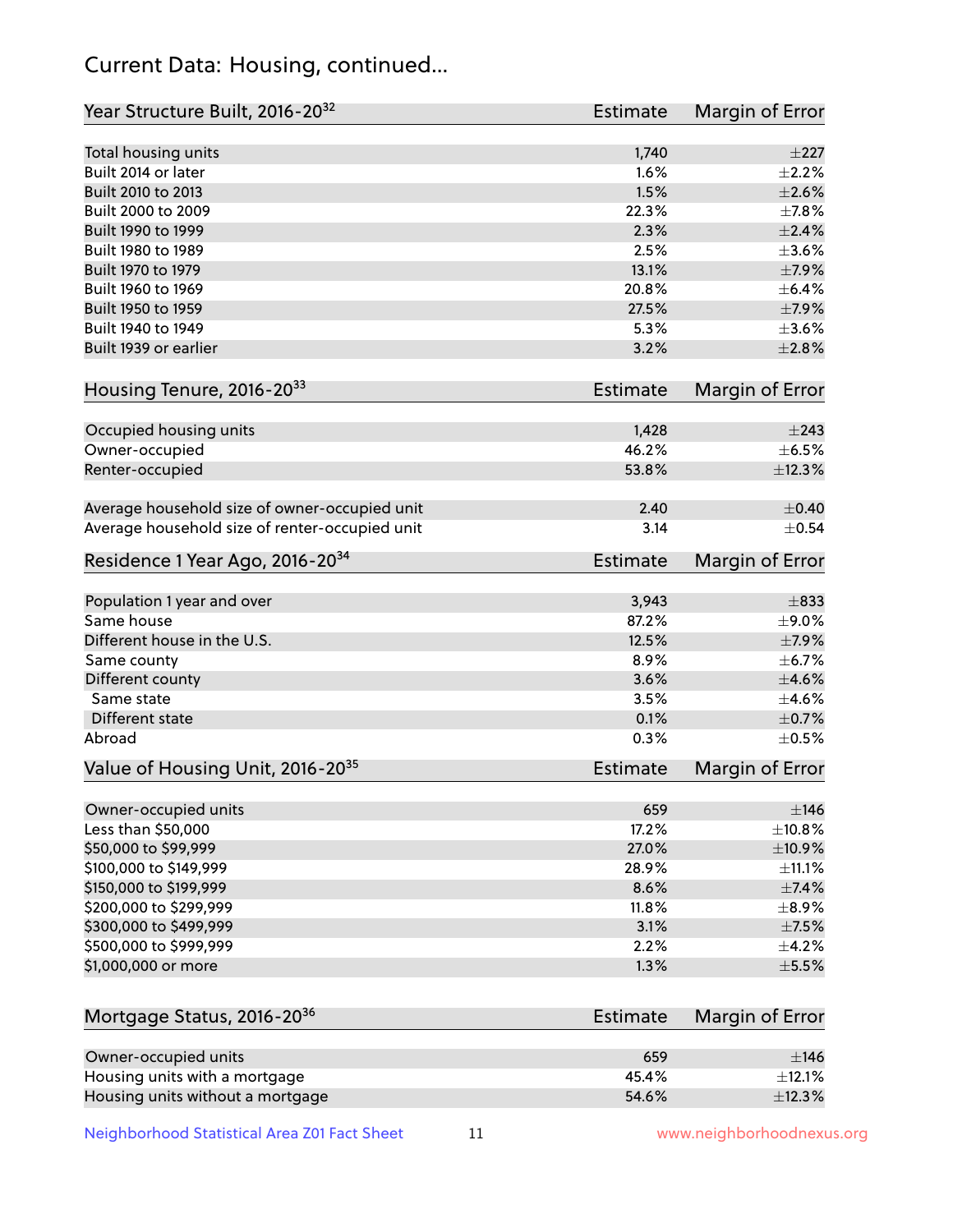## Current Data: Housing, continued...

| Selected Monthly Owner Costs, 2016-20 <sup>37</sup> | <b>Estimate</b> | Margin of Error |
|-----------------------------------------------------|-----------------|-----------------|
|                                                     |                 |                 |
| Housing units with a mortgage                       | 299             | $\pm 103$       |
| Less than \$300                                     | 0.0%            | $\pm$ 7.6%      |
| \$300 to \$499                                      | 4.2%            | $\pm$ 14.0%     |
| \$500 to \$999                                      | 42.5%           | ±16.4%          |
| \$1,000 to \$1,499                                  | 46.4%           | $\pm$ 18.5%     |
| \$1,500 to \$1,999                                  | 6.9%            | $\pm$ 8.4%      |
| \$2,000 to \$2,999                                  | 0.0%            | $\pm$ 7.6%      |
| \$3,000 or more                                     | 0.0%            | $\pm$ 9.3%      |
|                                                     |                 |                 |
| Median (dollars)                                    | \$1,034         | $\pm$ 132       |
|                                                     |                 |                 |
| Housing units without a mortgage                    | 360             | ±113            |
| Less than \$150                                     | 6.6%            | $\pm$ 7.5%      |
| \$150 to \$249                                      | 15.7%           | ±14.7%          |
| \$250 to \$349                                      | 34.8%           | ±16.1%          |
| \$350 to \$499                                      | 18.9%           | ±15.1%          |
| \$500 to \$699                                      | 18.6%           | ±14.8%          |
| \$700 or more                                       | 5.4%            | ±16.7%          |
|                                                     |                 |                 |
| Median (dollars)                                    | \$332           | $\pm 48$        |

| Selected Monthly Owner Costs as a Percentage of | <b>Estimate</b> | Margin of Error |
|-------------------------------------------------|-----------------|-----------------|
| Household Income, 2016-20 <sup>38</sup>         |                 |                 |
|                                                 |                 |                 |
| Housing units with a mortgage <sup>39</sup>     | 289             | $\pm$ 110       |
| Less than 20.0 percent                          | 45.0%           | $\pm$ 17.2%     |
| 20.0 to 24.9 percent                            | 6.2%            | $\pm$ 9.6%      |
| 25.0 to 29.9 percent                            | 5.5%            | $\pm$ 6.0%      |
| 30.0 to 34.9 percent                            | 5.9%            | $\pm$ 7.7%      |
| 35.0 percent or more                            | 37.4%           | $\pm 21.3\%$    |
|                                                 |                 |                 |
| Housing units without a mortgage <sup>40</sup>  | 350             | $\pm$ 126       |
| Less than 10.0 percent                          | 42.7%           | ±18.3%          |
| 10.0 to 14.9 percent                            | 20.4%           | $\pm$ 15.0%     |
| 15.0 to 19.9 percent                            | 10.2%           | $\pm$ 7.3%      |
| 20.0 to 24.9 percent                            | 3.6%            | $\pm$ 5.7%      |
| 25.0 to 29.9 percent                            | 7.1%            | $\pm$ 10.7%     |
| 30.0 to 34.9 percent                            | 6.6%            | $\pm$ 10.2%     |
| 35.0 percent or more                            | 9.4%            | $\pm$ 9.9%      |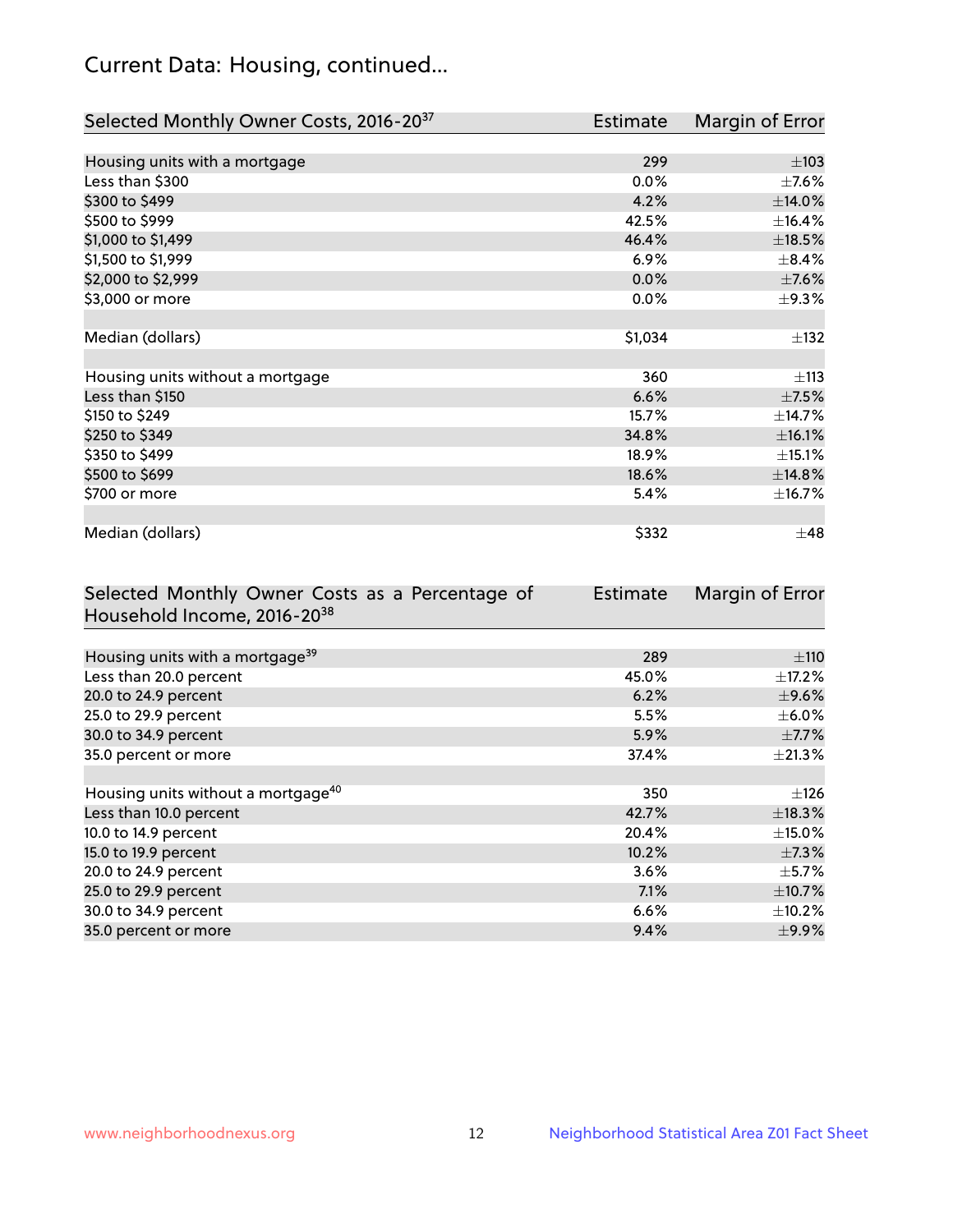## Current Data: Housing, continued...

| Gross Rent, 2016-20 <sup>41</sup>               | <b>Estimate</b> | Margin of Error |
|-------------------------------------------------|-----------------|-----------------|
|                                                 |                 |                 |
| Occupied units paying rent                      | 749             | $\pm 220$       |
| Less than \$200                                 | 2.0%            | $\pm$ 5.1%      |
| \$200 to \$499                                  | 5.4%            | ±10.3%          |
| \$500 to \$749                                  | 10.5%           | $\pm$ 9.3%      |
| \$750 to \$999                                  | 46.1%           | $\pm$ 19.6%     |
| \$1,000 to \$1,499                              | 26.8%           | ±12.3%          |
| \$1,500 to \$1,999                              | 9.1%            | $\pm$ 10.2%     |
| \$2,000 or more                                 | 0.2%            | ±4.3%           |
| Median (dollars)                                | \$932           | ±41             |
|                                                 |                 |                 |
| No rent paid                                    | 20              | ±24             |
|                                                 |                 |                 |
| Gross Rent as a Percentage of Household Income, | <b>Estimate</b> | Margin of Error |
| $2016 - 20^{42}$                                |                 |                 |
|                                                 |                 |                 |
| Occupied units paying rent <sup>43</sup>        | 749             | $\pm$ 249       |
| Less than 15.0 percent                          | 9.7%            | $\pm$ 8.5%      |
| 15.0 to 19.9 percent                            | 7.8%            | $\pm$ 8.5%      |
| 20.0 to 24.9 percent                            | 9.4%            | ±9.4%           |
| 25.0 to 29.9 percent                            | 9.9%            | $\pm$ 8.7%      |
| 30.0 to 34.9 percent                            | 8.7%            | $\pm$ 9.1%      |
| 35.0 percent or more                            | 54.4%           | $\pm$ 18.5%     |

# Current Data: Transportation

| Commuting to Work, 2016-20 <sup>44</sup>  | Estimate | Margin of Error |
|-------------------------------------------|----------|-----------------|
|                                           |          |                 |
| Workers 16 years and over                 | 1,440    | $\pm$ 327       |
| Car, truck, or van - drove alone          | 59.7%    | $\pm$ 9.4%      |
| Car, truck, or van - carpooled            | 19.4%    | $\pm$ 10.1%     |
| Public transportation (excluding taxicab) | 8.5%     | $\pm$ 6.9%      |
| Walked                                    | 0.2%     | $\pm1.0\%$      |
| Other means                               | 3.7%     | $\pm$ 4.0%      |
| Worked at home                            | 8.6%     | $\pm$ 9.6%      |
|                                           |          |                 |
| Mean travel time to work (minutes)        | 32.0     | $\pm$ 6.5       |

| Access to a Vehicle, 2016-20 <sup>45</sup> | Estimate | Margin of Error |
|--------------------------------------------|----------|-----------------|
|                                            |          |                 |
| Occupied housing units                     | 1,428    | $\pm 243$       |
| No vehicles available                      | 17.2%    | $\pm$ 10.5%     |
| 1 vehicle available                        | 55.1%    | $\pm$ 10.6%     |
| 2 vehicles available                       | 19.8%    | $+7.6%$         |
| 3 or more vehicles available               | 7.9%     | $\pm$ 5.2%      |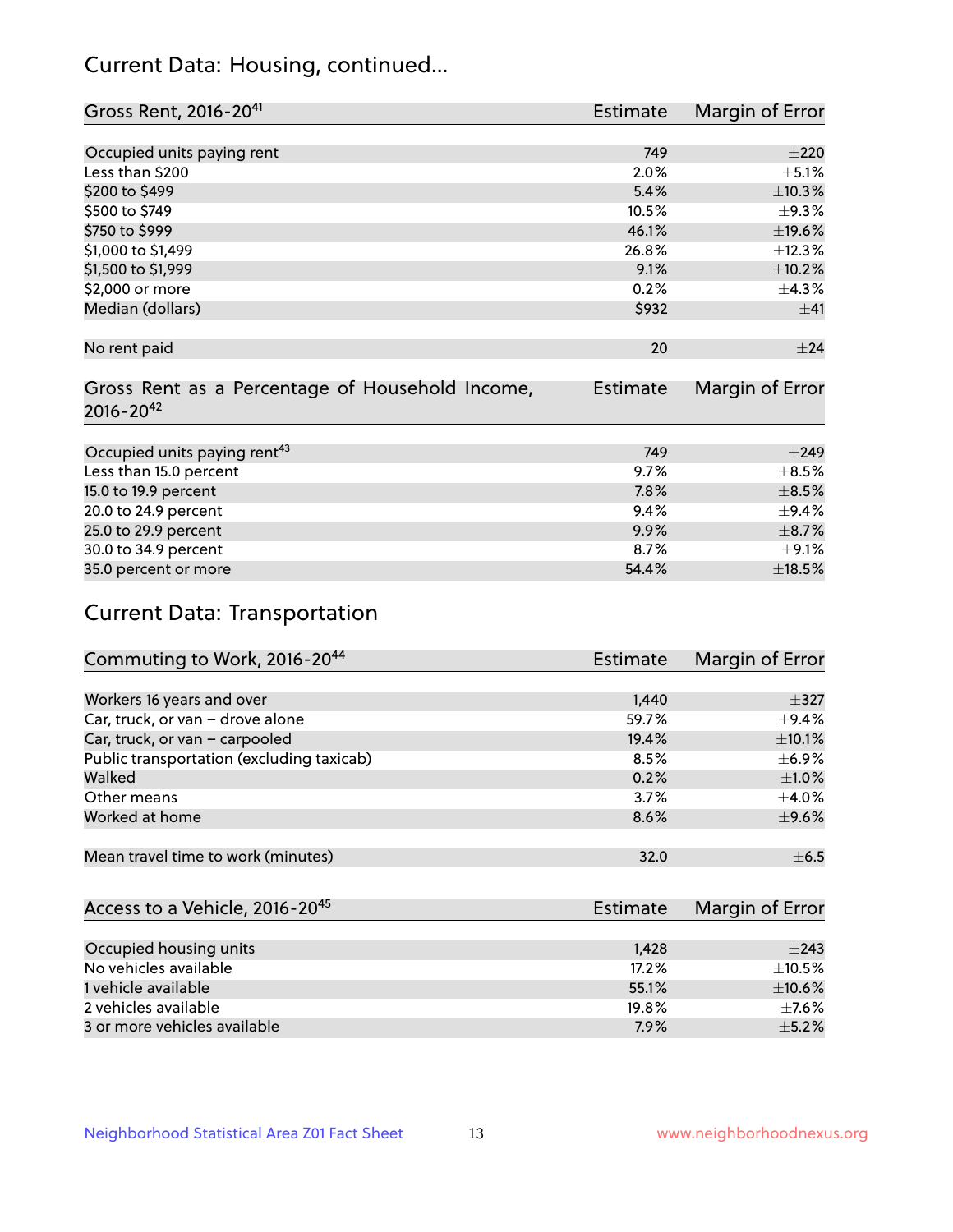## Current Data: Health

| Health Insurance coverage, 2016-2046                    | <b>Estimate</b> | Margin of Error |
|---------------------------------------------------------|-----------------|-----------------|
|                                                         |                 |                 |
| Civilian Noninstitutionalized Population                | 3,997           | $\pm$ 837       |
| With health insurance coverage                          | 81.9%           | $\pm 22.0\%$    |
| With private health insurance coverage                  | 42.6%           | $\pm$ 5.4%      |
| With public health coverage                             | 52.7%           | $\pm$ 0.2%      |
| No health insurance coverage                            | 18.1%           | ±6.8%           |
| Civilian Noninstitutionalized Population Under 19 years | 1,136           | $\pm$ 1,136     |
| No health insurance coverage                            | 4.3%            | $\pm$ 7.0%      |
|                                                         |                 |                 |
| Civilian Noninstitutionalized Population 19 to 64 years | 2,316           | $\pm$ 552       |
| In labor force:                                         | 1,691           | $\pm$ 387       |
| Employed:                                               | 1,365           | $\pm$ 321       |
| With health insurance coverage                          | 76.5%           | $\pm$ 9.0%      |
| With private health insurance coverage                  | 63.1%           | $\pm$ 11.5%     |
| With public coverage                                    | 15.2%           | $\pm$ 6.0%      |
| No health insurance coverage                            | 23.5%           | ±12.4%          |
|                                                         |                 |                 |
| Unemployed:                                             | 326             | $+321$          |
| With health insurance coverage                          | 45.1%           | ±15.7%          |
| With private health insurance coverage                  | 10.3%           | ±13.8%          |
| With public coverage                                    | 34.9%           | ±18.4%          |
| No health insurance coverage                            | 54.9%           | $\pm 33.6\%$    |
|                                                         |                 |                 |
| Not in labor force:                                     | 625             | $\pm$ 374       |
| With health insurance coverage                          | 71.6%           | ±60.5%          |
| With private health insurance coverage                  | 19.9%           | $\pm$ 7.3%      |
| With public coverage                                    | 63.3%           | ±19.8%          |
| No health insurance coverage                            | 28.4%           | ±16.7%          |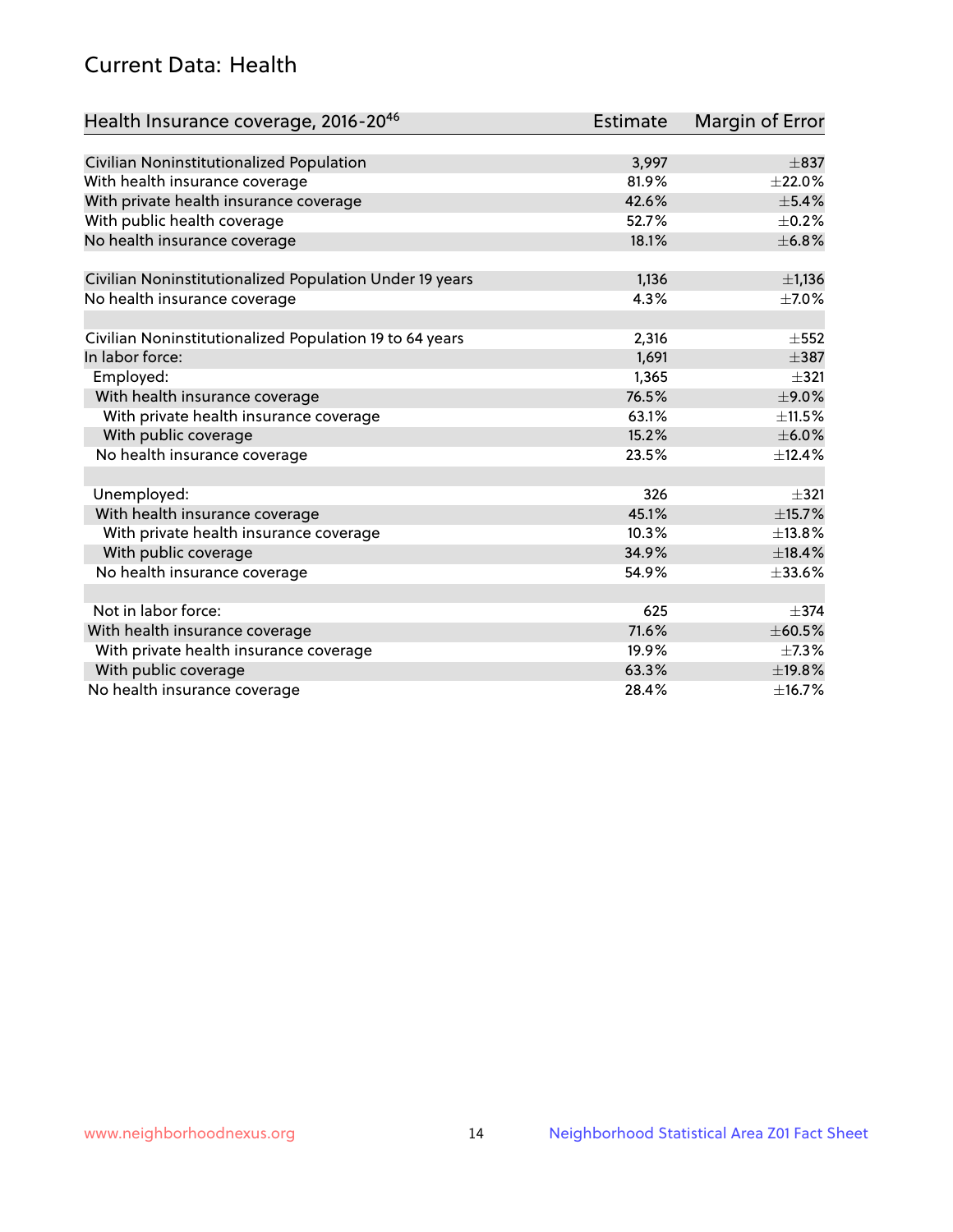#### Notes:

- 1. Source: U.S. Census Bureau, Decennial Census 2000, SF1 tables P8, P12; American Community Survey, tables B01001, B03002
- 2. This category includes Pacific Islanders, Native Americans and Alaska Natives, people who identify as some other race, and those who identify as bi/multi racial.
- 3. Source: U.S. Census Bureau, Decennial Census 2000, SF1 tables P15, P16, P18, P19; American Community Survey, tables B11001, B11005, B11003
- 4. Source: U.S. Census Bureau, Decennial Census 2000, SF3 table P37; American Community Survey, table B15002
- 5. Source: U.S. Census Bureau, Longitudinal Employer-Household Dynamics Residential Area Characteristics, Table JT01 (Primary Jobs); Workplace Area Characteristics, Table JT00 (All Jobs)
- 6. Source: U.S. Census Bureau, Decennial Census 2000, SF3 tables P52, P87; American Community Survey, tables B19001, B17001
- 7. Source: U.S. Census Bureau, Decennial Census 2000, SF1 tables H3, H4; American Community Survey, tables B25002, B25009
- 8. Source: U.S. Census Bureau, Decennial Census 2000, SF3 table H44; American Community Survey, tables B25044
- 9. Source: Atlanta Police Department, COBRA; U.S. Census Bureau, American Community Survey, table B01001
- 10. Source: U.S. Census Bureau, American Community Survey, table B01001
- 11. Source: U.S. Census Bureau, American Community Survey, table B03002
- 12. Source: U.S. Census Bureau, American Community Survey, table B05002
- 13. Source: U.S. Census Bureau, American Community Survey, table B05003
- 14. Source: U.S. Census Bureau, American Community Survey, tables B19001, B19025, B19051, B19061, B19055, B19065, B19059, B19069, B19056, B19066, B19057, B19067, B22001, B19101, B19127
- 15. Source: U.S. Census Bureau, American Community Survey, tables B19201, B19214, B20017, B19313
- 16. Source: U.S. Census Bureau, American Community Survey, table B17010
- 17. Source: U.S. Census Bureau, American Community Survey, tables B17001, B17006, B17021, B17007. Table totals may be lower than the total population, as they are based on the population for whom poverty status is determined.
- 18. Source: U.S. Census Bureau, American Community Survey, B17001H, B17001B, B17001D, B17001I. Table totals may be lower than the total population, as they are based on the population for whom poverty status is determined.
- 19. Source: U.S. Census Bureau, American Community Survey, tables B23001, B23008
- 20. Source: U.S. Census Bureau, American Community Survey, table C24030
- 21. Source: U.S. Census Bureau, American Community Survey, table C24010
- 22. Source: U.S. Census Bureau, American Community Survey, table B24080
- 23. Source: U.S. Census Bureau, Longitudinal Employer-Household Dynamics Origin-Destination Data, Tables JT00 Main and JT00 Aux
- 24. Source: U.S. Census Bureau, Longitudinal Employer-Household Dynamics Origin-Destination Data, Tables JT00 Main and JT00 Aux
- 25. Source: U.S. Census Bureau, Longitudinal Employer-Household Dynamics Origin-Destination Data, Tables JT00 Main and JT00 Aux
- 26. Source: U.S. Census Bureau, Longitudinal Employer-Household Dynamics Origin-Destination Data, Tables JT00 Main and JT00 Aux
- 27. Source: U.S. Census Bureau, American Community Survey, table B14001
- 28. Source: U.S. Census Bureau, American Community Survey, table B15002
- 29. Source: U.S. Census Bureau, American Community Survey, tables B11001, B11003, B11007, B11005, B09019
- 30. Source: U.S. Census Bureau, American Community Survey, tables B25002, B25003, B25004
- 31. Source: U.S. Census Bureau, American Community Survey, table B25024
- 32. Source: U.S. Census Bureau, American Community Survey, table B25034
- 33. Source: U.S. Census Bureau, American Community Survey, tables B25009, B25008, B25003
- 34. Source: U.S. Census Bureau, American Community Survey, table B07003
- 35. Source: U.S. Census Bureau, American Community Survey, table B25075. This value is self-reported and may differ from home values as determined by the County Tax Assessor.
- 36. Source: U.S. Census Bureau, American Community Survey, table B25081
- 37. Source: U.S. Census Bureau, American Community Survey, table B25087
- 38. Source: U.S. Census Bureau, American Community Survey, table B25091
- 39. Excludes units where Selected Monthly Owner Costs as a Percentage of Income cannot be computed.
- 40. Excludes units where Selected Monthly Owner Costs as a Percentage of Income cannot be computed.
- 41. Source: U.S. Census Bureau, American Community Survey, table B25063
- 42. Source: U.S. Census Bureau, American Community Survey, table B25070
- 43. Excludes units where Gross Rent as a Percentage of Income cannot be computed.
- 44. Source: U.S. Census Bureau, American Community Survey, tables B08101, B08013
- 45. Source: U.S. Census Bureau, American Community Survey, table B25044
- 46. Source: U.S. Census Bureau, American Community Survey, tables B18135, B27011

The dagger (†) symbol denotes values that cannot be computed.